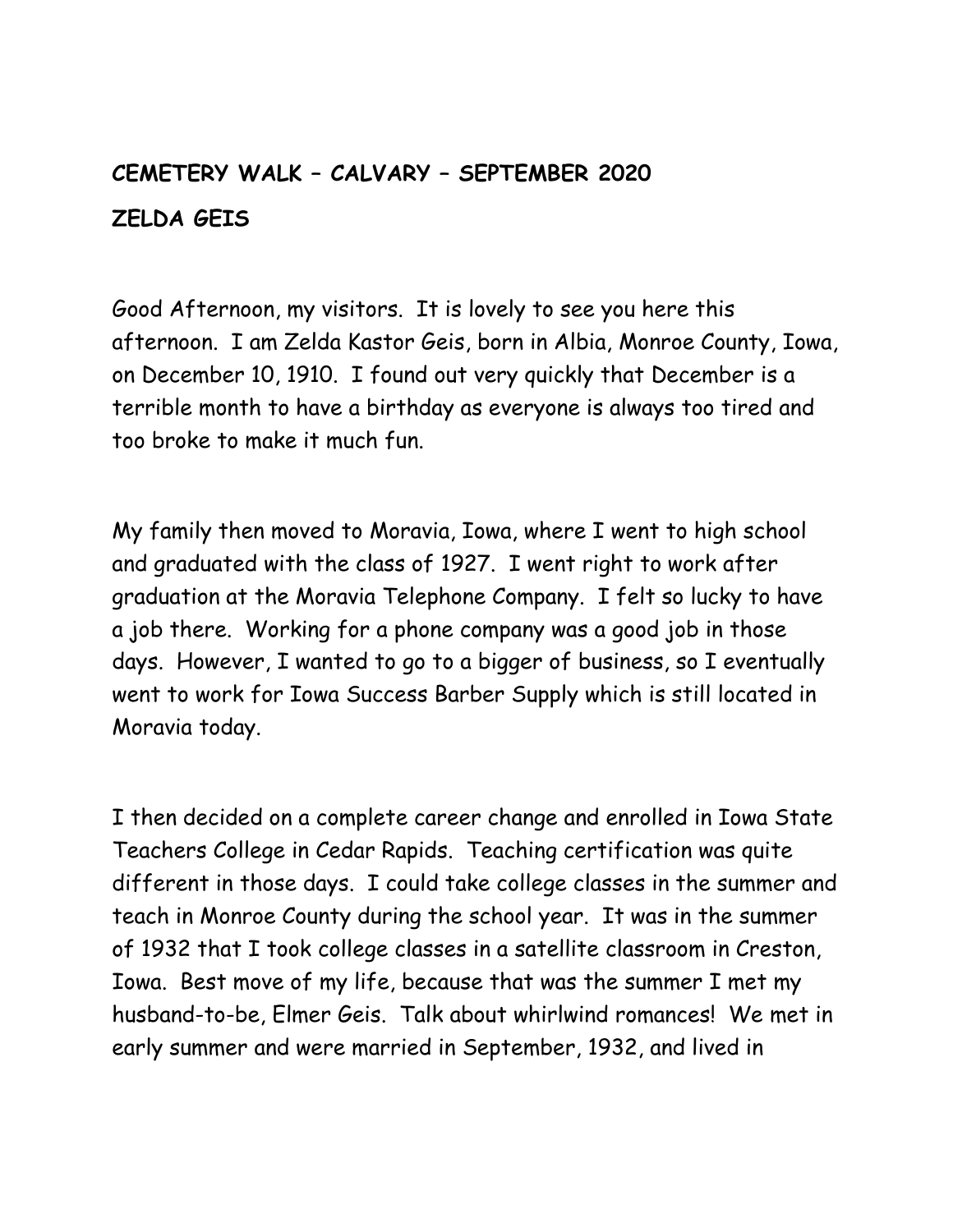Creston for many, many years. Our family grew to include two amazing children, John and Mary.

A little history on my husband Elmer and his family – he is of German heritage, with his great-great grandfather Sebastian coming to America in 1832. His great grandfather moved the Geis family from the east to Iowa – Spaulding Township in Union County to be exact – in 1876. Lots of Geis family history here in this area.

Elmer was a watchmaker and jeweler by trade. I bet none of you know that the correct term for watchmaker is horologist. There are only 2 ways to become a licensed horologist – apprenticeship to a master watchmaker or go to an accredited school. Elmer learned the trade by apprenticeship as the earliest schools were not developed until around 1950. Elmer later went on to become a master horologist in 1960, which took hours and hours of classwork and an extensive hands-on examination. We were so proud of his accomplishment. It was no easy task working on the watches, especially the tiny wrist watches of women.

#### SHOW PICTURES OF TYPICAL WATCHES OF THE ERA

Take a look at these pictures of the typical watches of the 1940's to 1960's. They all had tiny parts, NO batteries, and the watchmaker had to make sure to extra careful if there were diamonds around the face and watchband. Some watches were works of art, and Elmer's skills were much appreciated.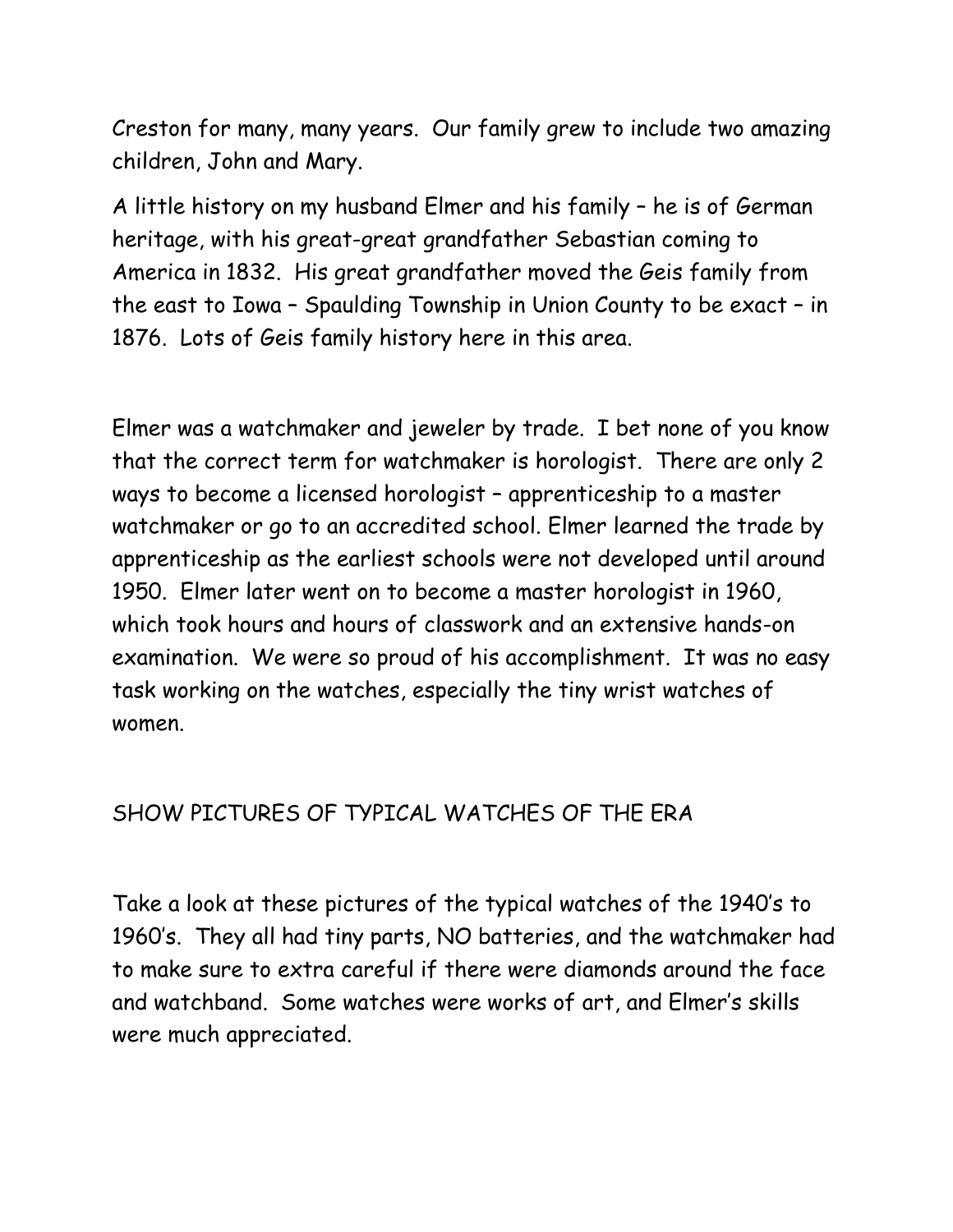Elmer's watchmaking and jewelry skills prompted us to open our own jewelry store in 1944 – right at the end of World War II. We were first located at 111  $\frac{1}{2}$  N. Montgomery Street, and we stayed at that location until 1963 when we moved the shop to 113 N. Maple. At the time we opened, it was difficult to get merchandise, we had little money of our own, and so we opened the shop on a shoestring and lots of prayers.

Many young men and women came to our store over the years. We sold engagement rings, fine jewelry, and, of course, beautiful china and sterling silverware for the brides-to-be.

#### PICTURES OF RING SETS

I know styles have changed in diamond rings, but let me show you some pictures of the types of engagement sets that we sold over the years. We had rings for every budget, and all our brides seemed thrilled at the ring that they or their finances chose. Maybe there is someone here today still wearing a ring from our store.

I also enjoyed helping young brides select their china and silver patterns for their trousseaus. Let me show you what was popular about 60 – 70 years ago.

FIRST PICTURE OF TRADITIONAL CHINA.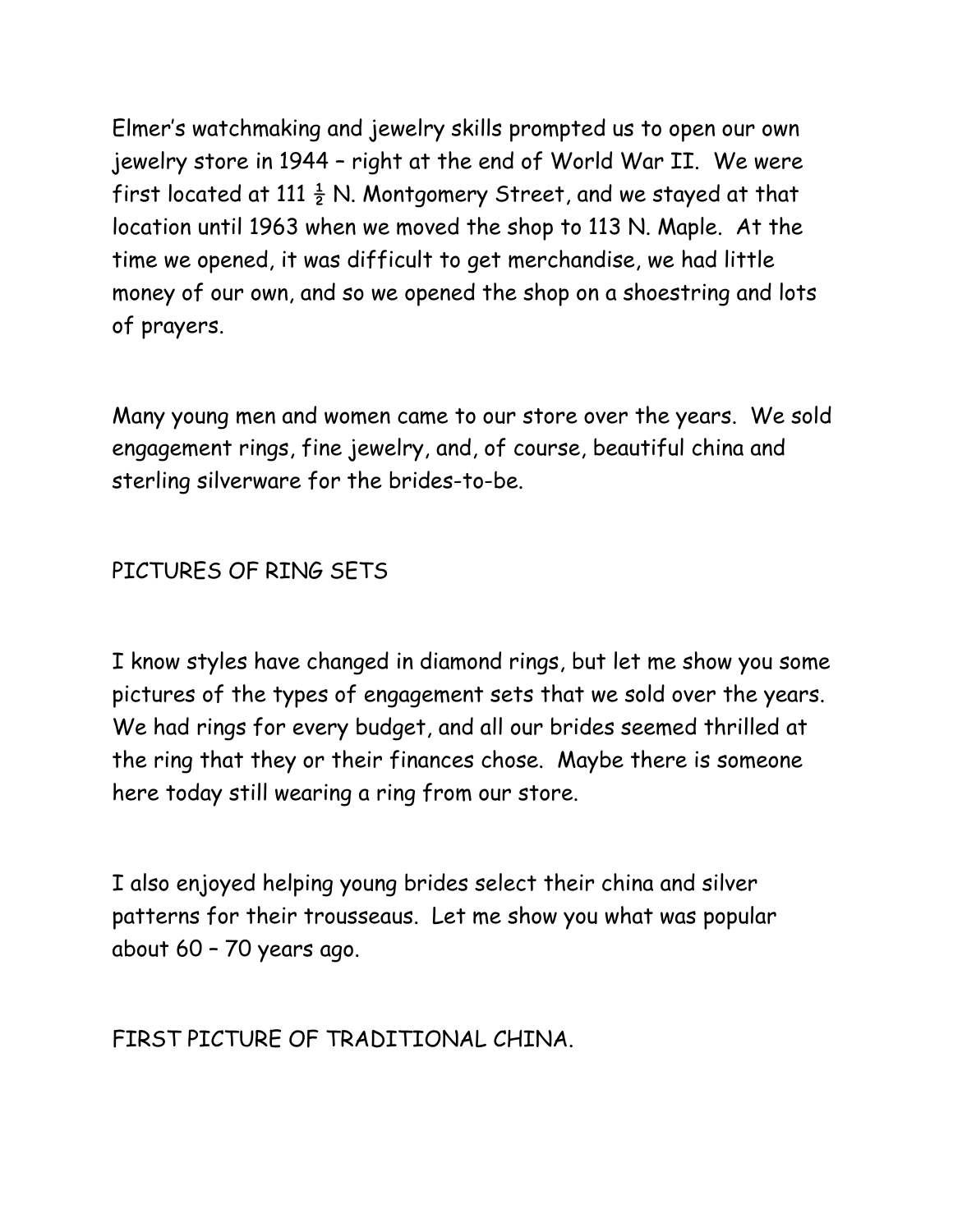In the very early years, brides love to select the very ornate flowery patterns or china with stripes of silver or gold. Every bride 60-70 years ago would not have dreamed of starting her marriage without full place settings of china for either 8 or 12 people. Each young woman knew that she would be entertaining friends and family at her table and would need beautiful dishes. Many sets of china came with serving pieces, accessories such as vases, salt/pepper sets and everything in between. It was a major investment for a bride to be fully-equipped to be the perfect hostess.

### SECOND PICTURE OF MID-CENTURY MODERN CHINA PATTERNS

Later in the 1950's, I saw a more modern trend in the patterns for china. The traditional patterns of Noritake, Wedgwood, Royal Adderley or Lenox had become more abstract with contemporary colors.

## PICTURE OF THE FIGURINES

We also carried various decorative items in the store that every women loved to have on the shelf that showed off her innate good taste and style. Hummel and Llandro figurines were great favorites.

Our son John joined us in the business, and it was a great comfort to me to have his help when Elmer passed away in 1972. We were fortunate to have 40 wonderful years together.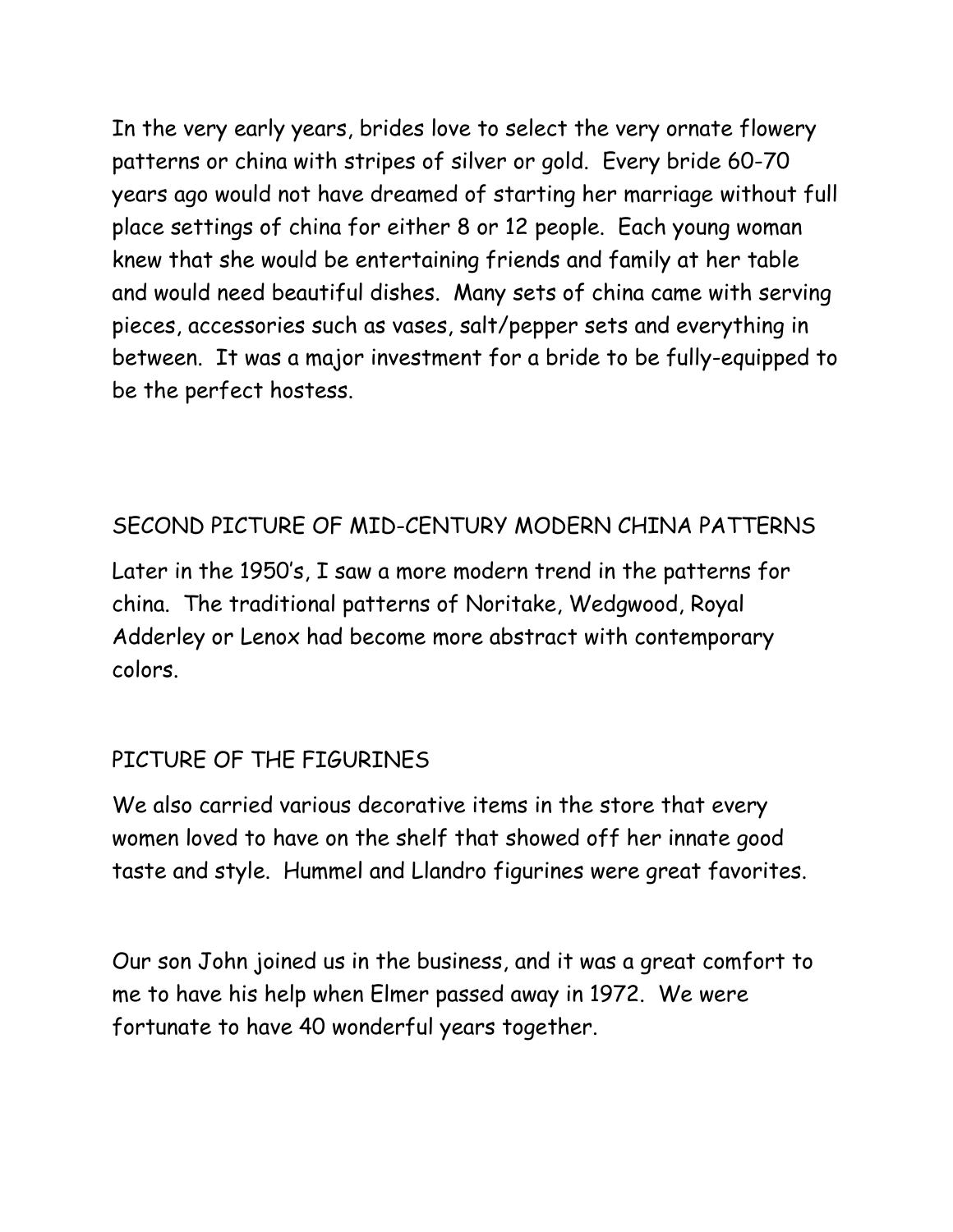As the years passed, I found that I loved to travel. My daughter Mary and her family settled in South Carolina, and I so enjoyed my visits there twice a year with her two children and husband.

In 1973, I was traveled to Rome and was privileged to attend an audience with Pope Paul VI. I sat just a few feet away from him at St. Peter's Basilica. It was a very special moment in my life.

My travels to Europe included stops in Switzerland, Italy, France, England, Scotland, and my all-time favorite country, Ireland.

Retirement was a busy time for me. The arts in Creston were of special interest, and I loved helping organize the first Crest Area Arts and serving as its first president. We even held an art fair one year.

Elmer and I were always closely tied to St. Malachy School and the Immaculate Conception – now Holy Spirit – Church. I was privileged to help start the St. Malachy PTA and the Rectory Re-Run Shop for the parish. I hope both these organizations have continued to flourish.

Yes, from our early lives growing up in the Depression, to starting the jewelry business during war time with rationing, to a lifetime of joys and good times – Elmer and I lived with the greatest generation of Iowans.

I loved helping people and the town of Creston. May you all feel the same and invest in this community – through good times and bad.

It was a delight to see all of you this afternoon.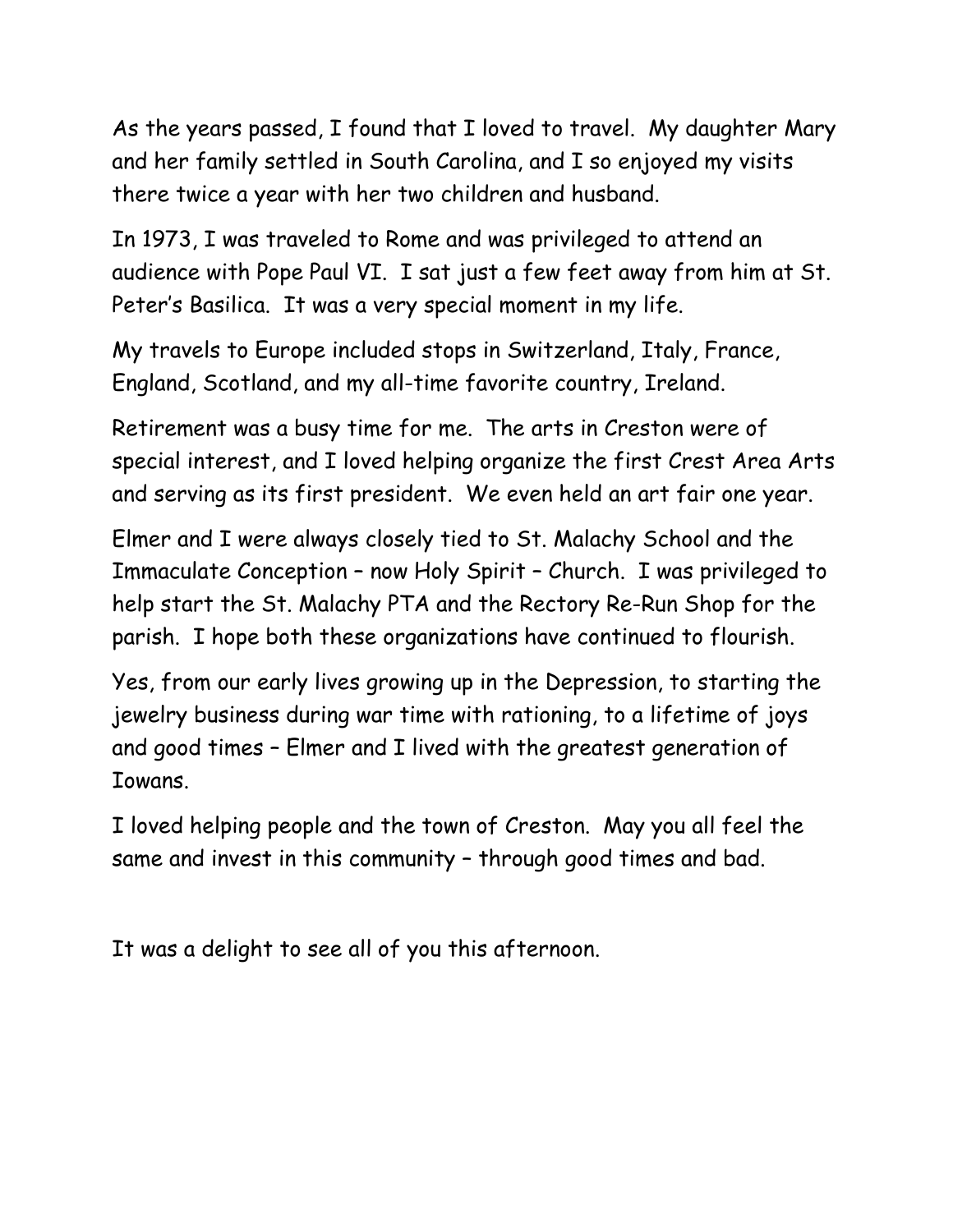

Later in the 1950's, I saw a more modern trend in the patterns for china. The traditional patterns of Noritake, Wedgwood, Royal Adderley or Lenox had become more abstract with contemporary designs and colors.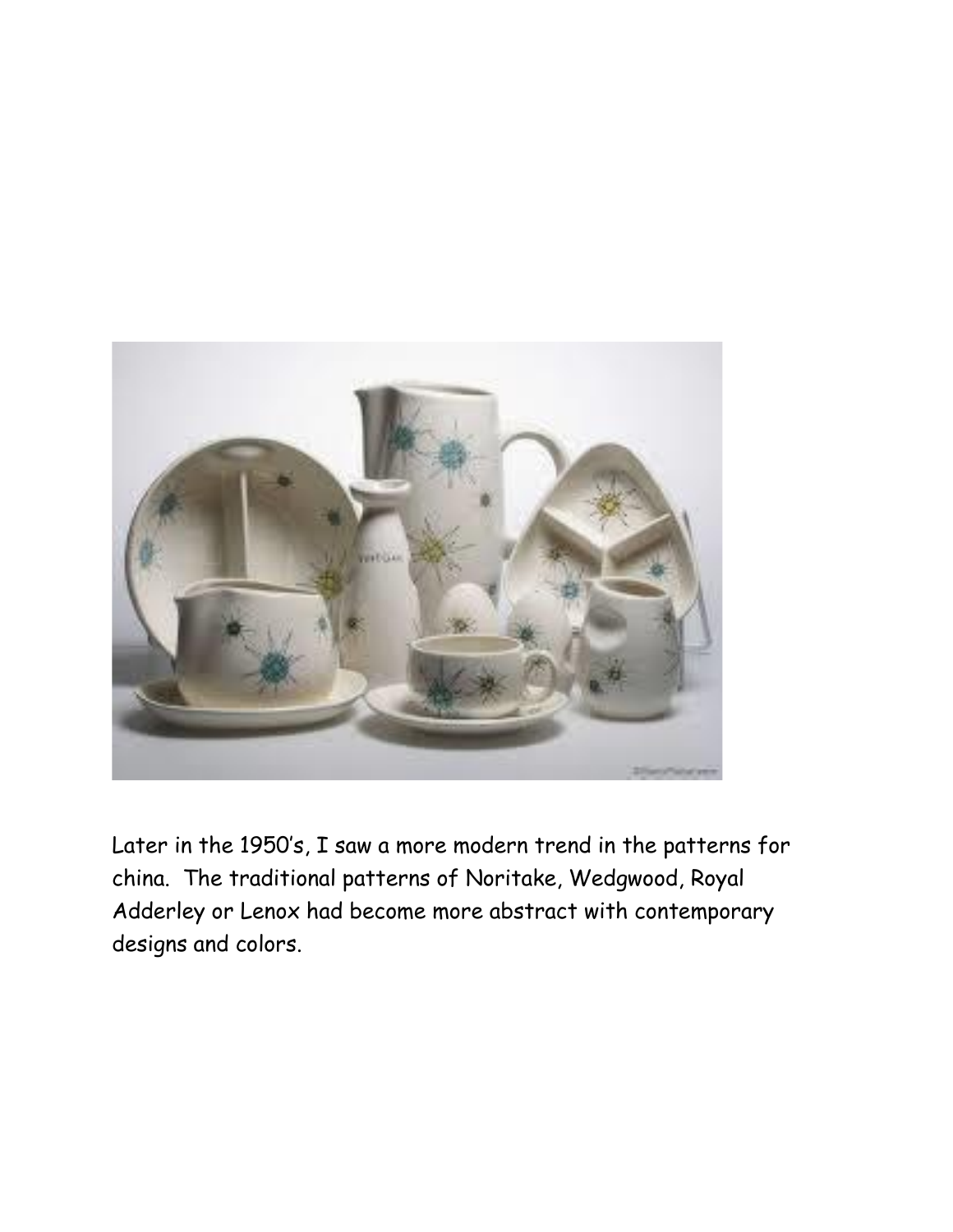

Every bride 60-70 years ago would not have dreamed of starting her marriage without full place settings of china for either 8 or 12 people. Each young woman knew that she would be entertaining friends and family, at her table and would need beautiful dishes.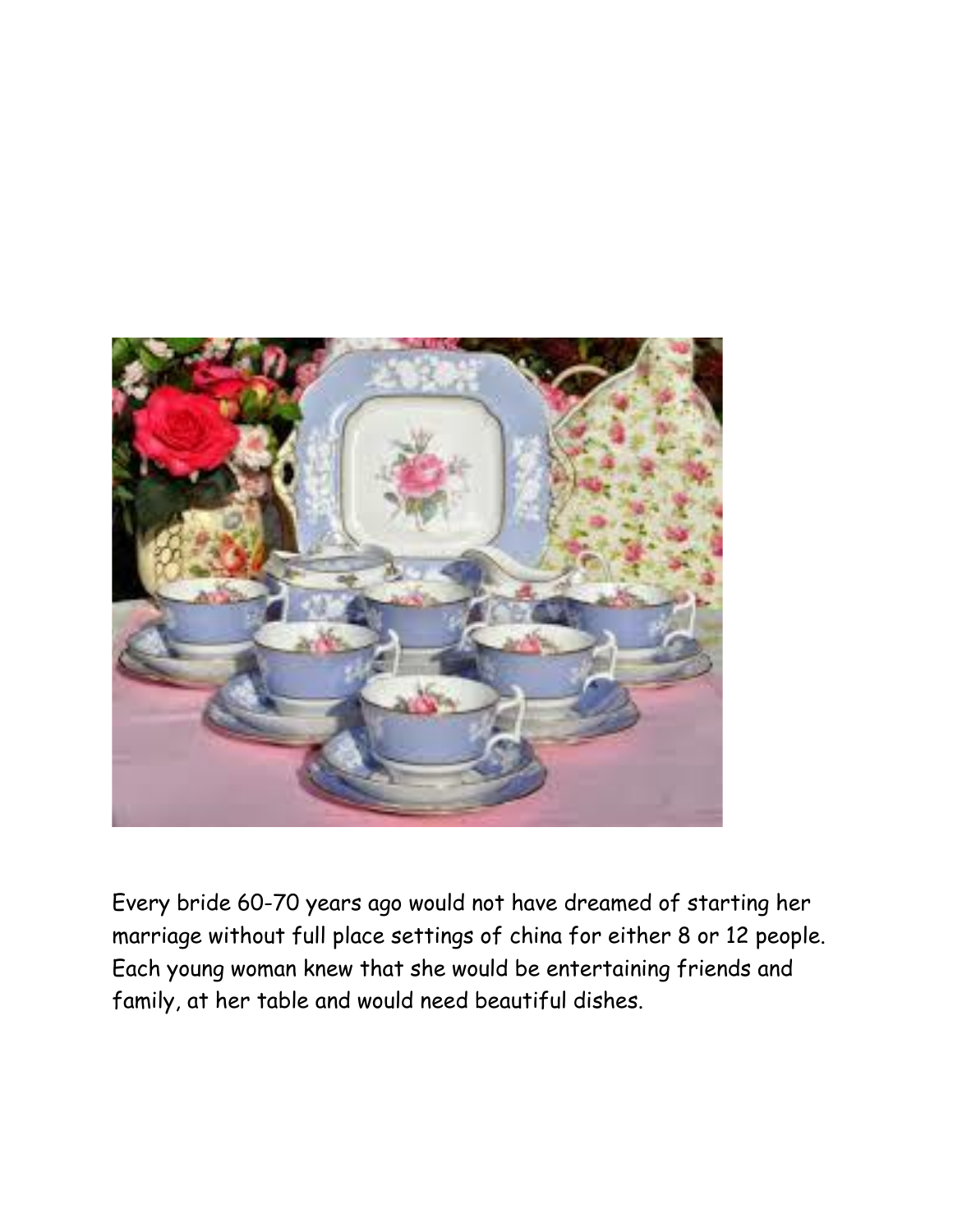

Many sets of china came with serving pieces, accessories such as vases, salt/pepper sets and everything in between. It was a major investment for a bride to be fully-equipped to be the perfect hostess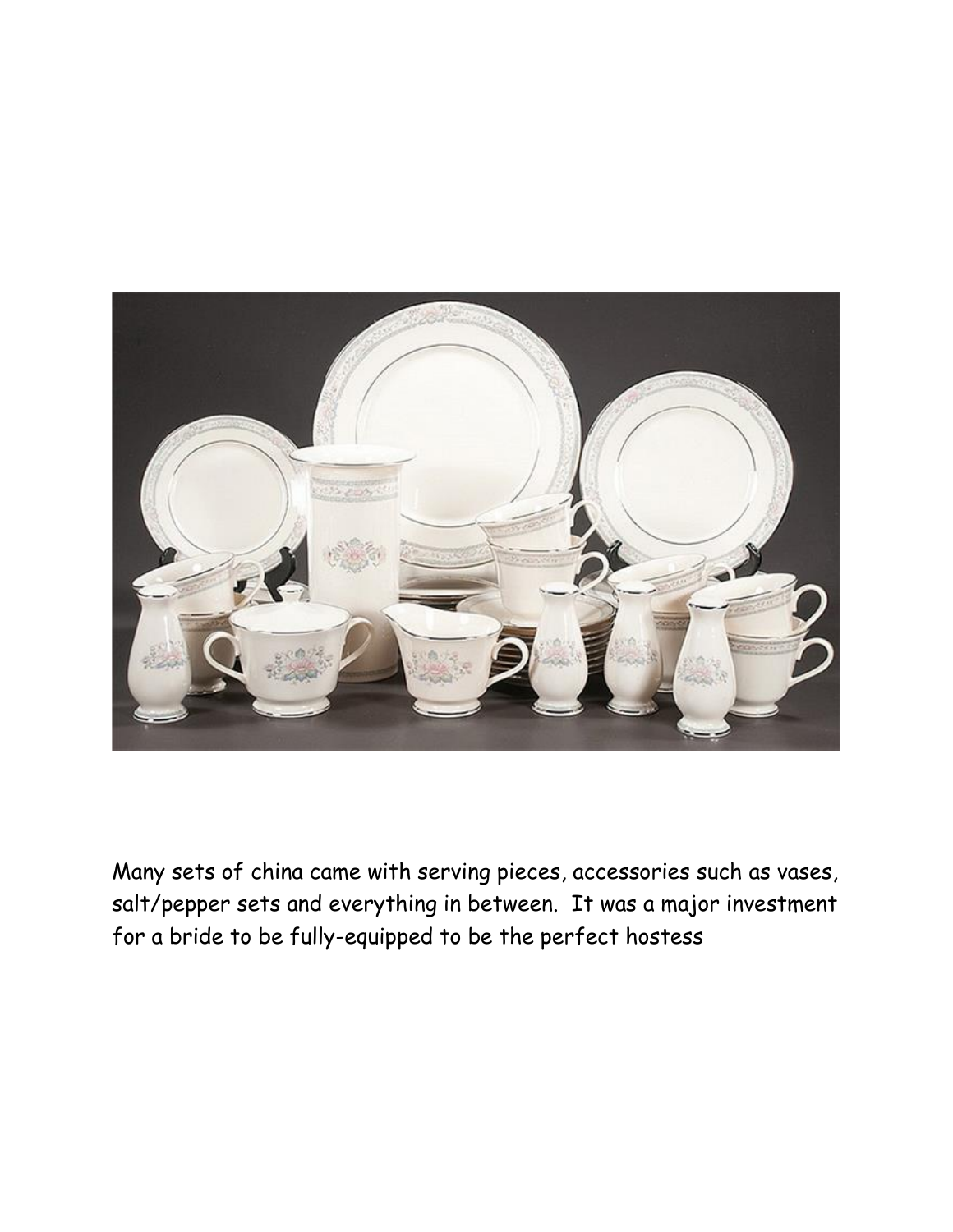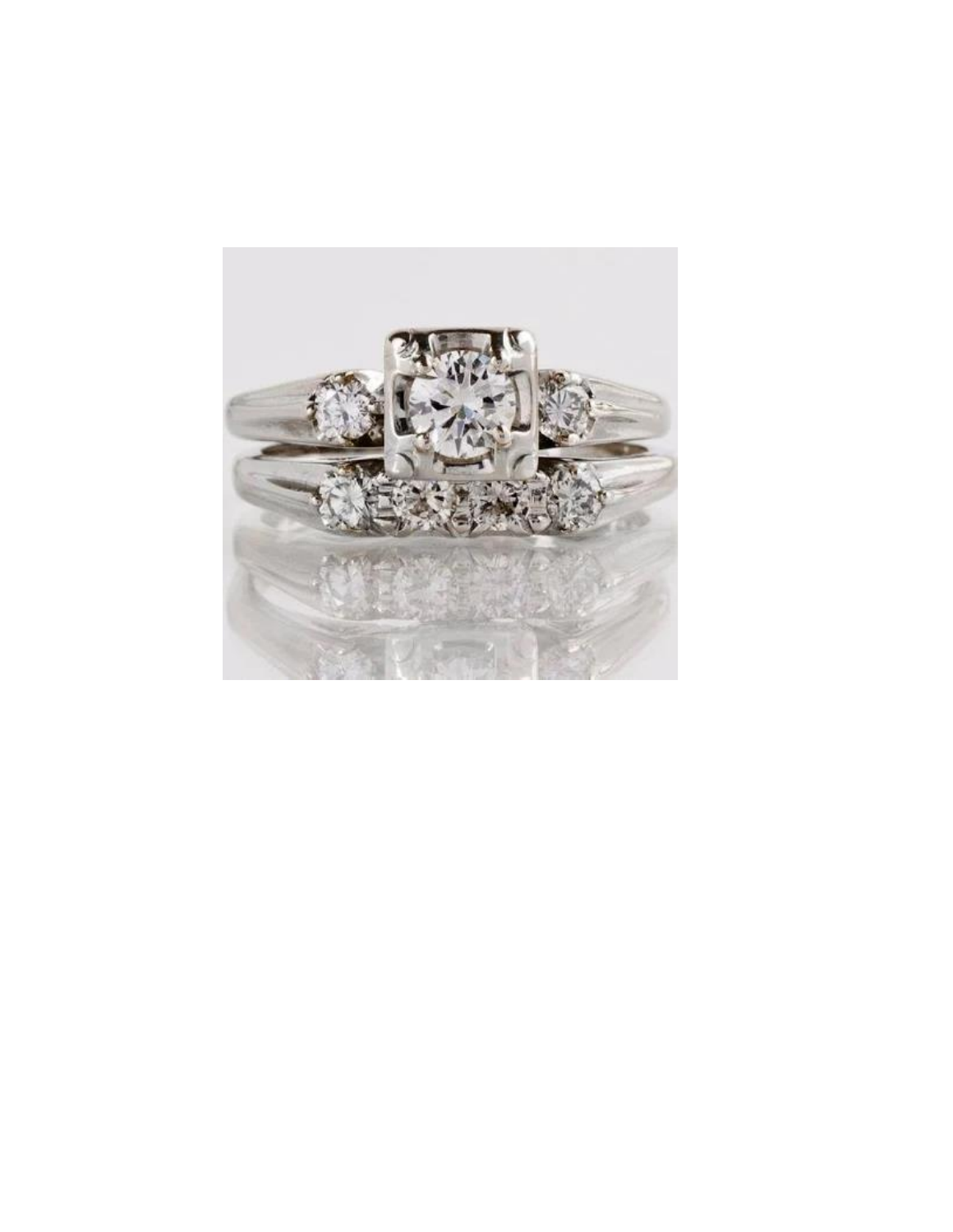

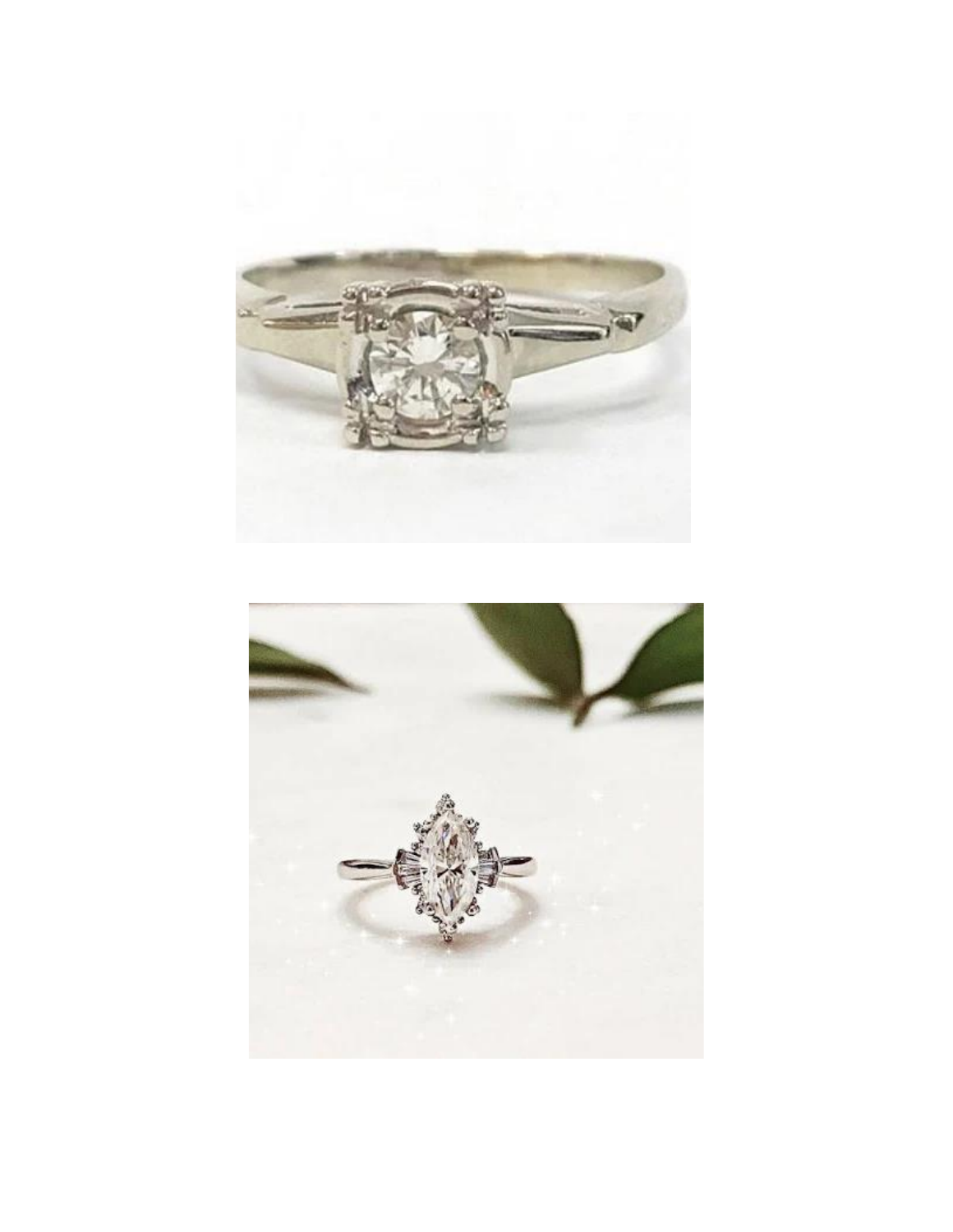

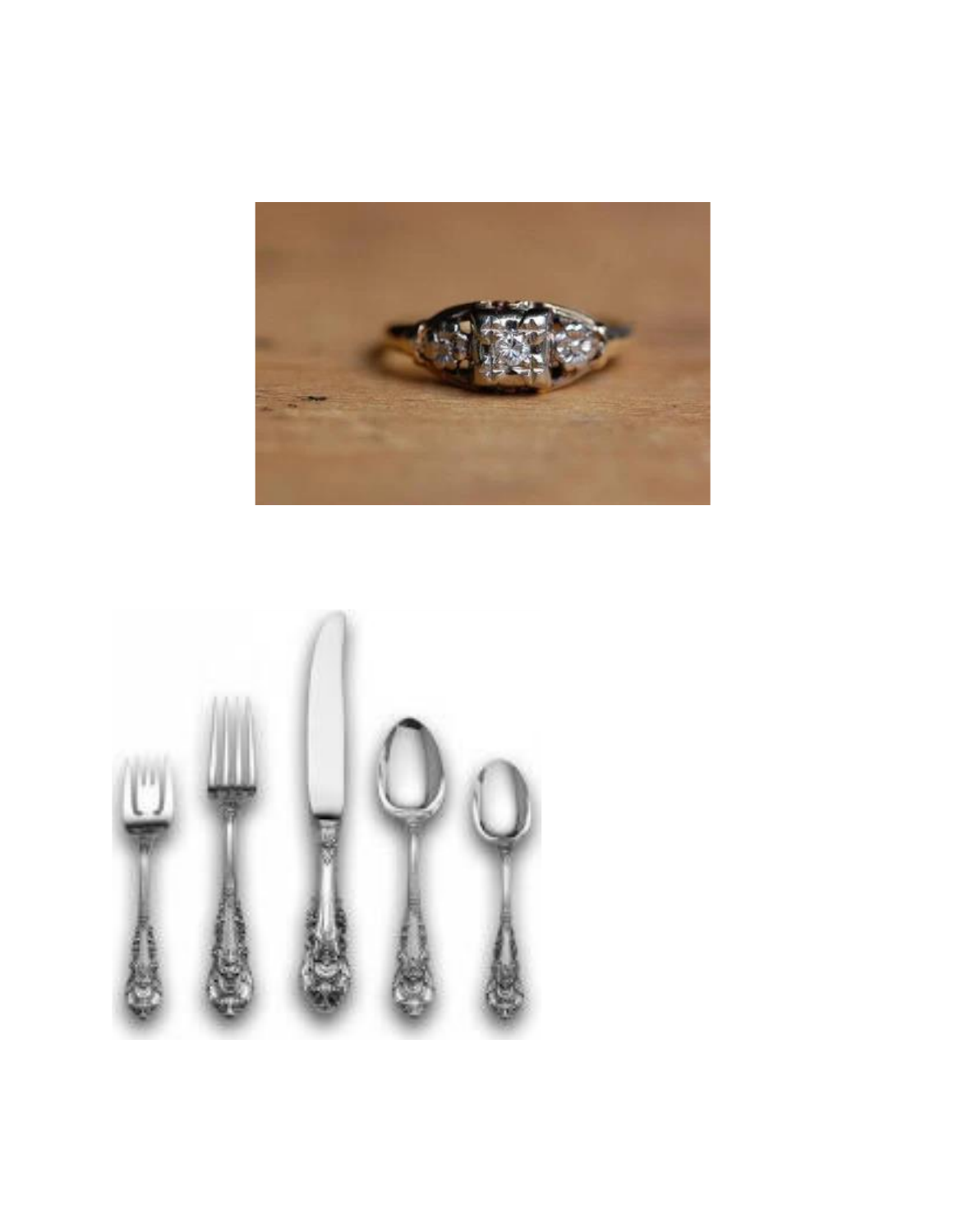

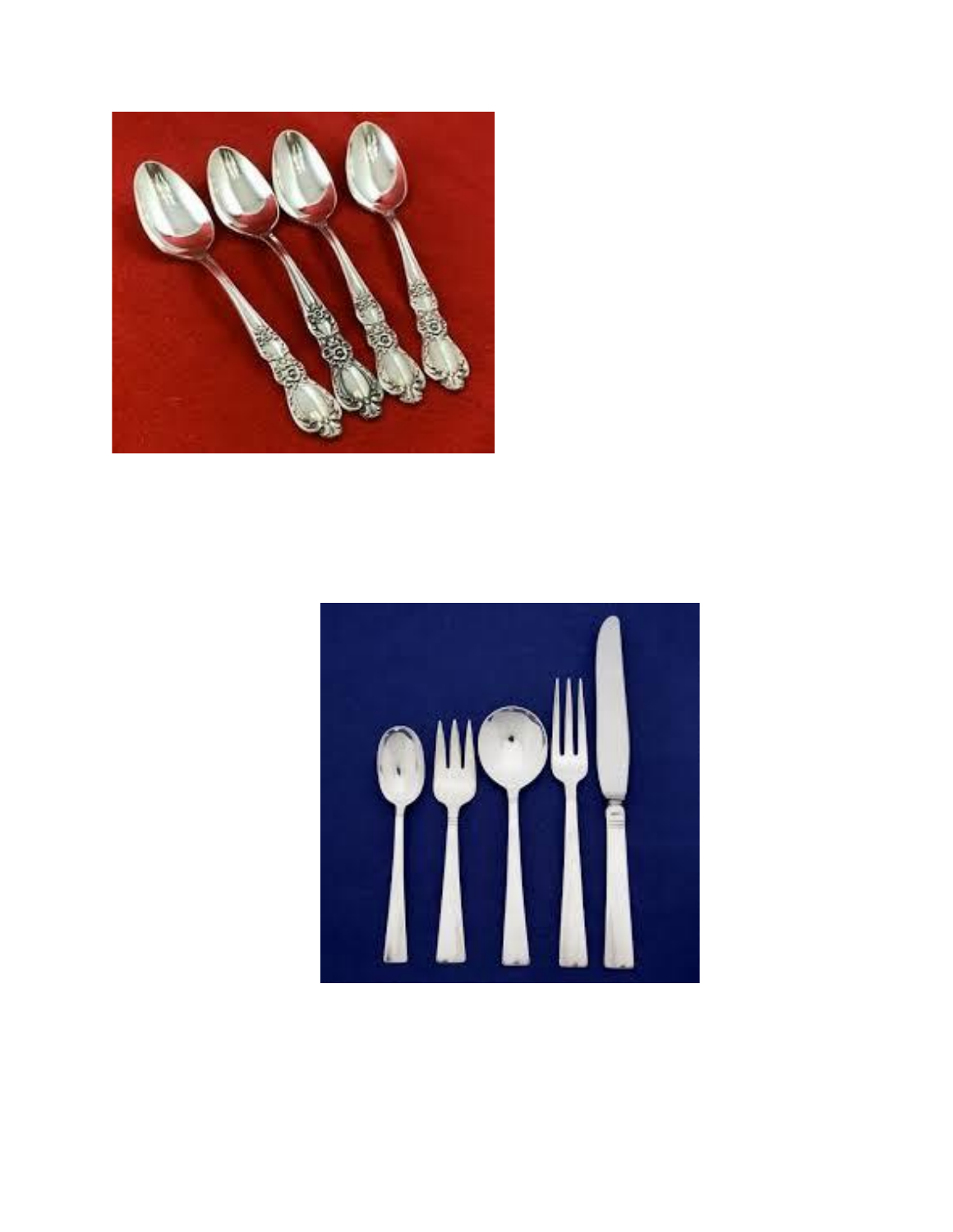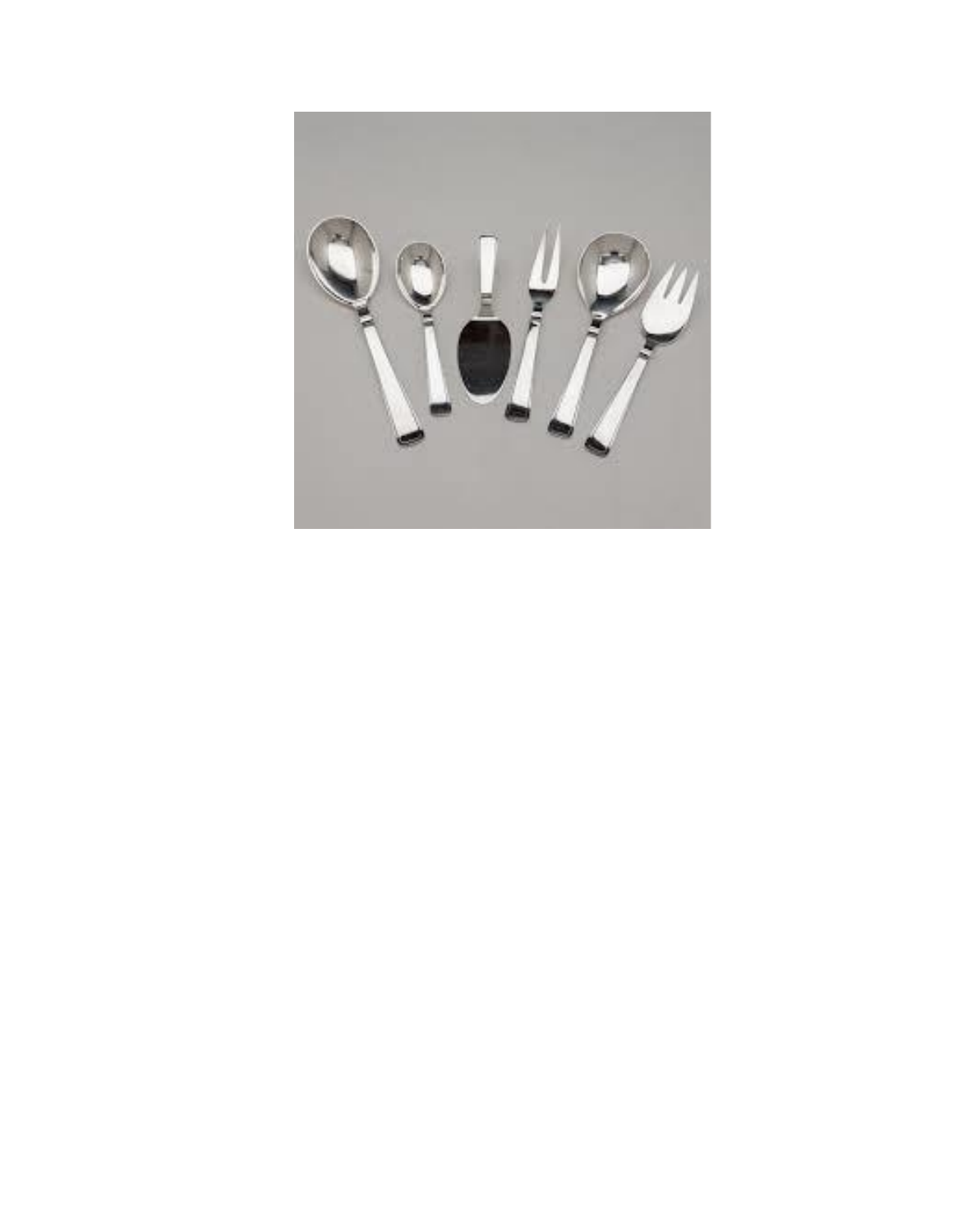